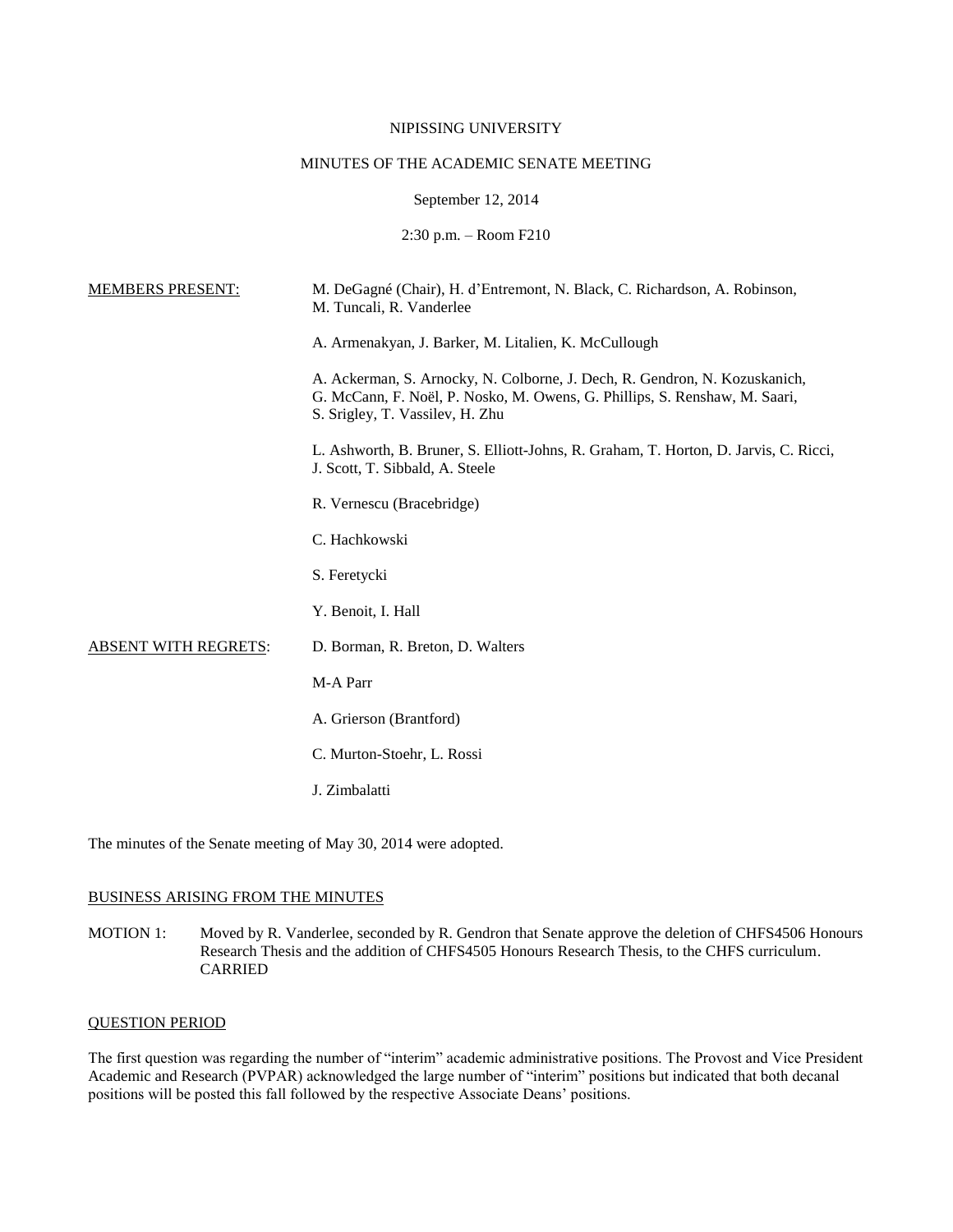A concern was raised that the Graduate Studies Council is currently without a Chair since the departure of Senator Tuncali. Specifically, the question was under what authority the Council will be meeting. Senator Colborne from the Bylaws and Elections Subcommittee indicated that a number of committees and councils are in flux at the moment because of the elimination of that position and the position of the Director for the Centre of Flexible Teaching and Learning as well as the addition of the Associate Vice President Academice. This particular issue was discussed in depth at Bylaw's recent meeting. A report will be forthcoming for the October Senate meeting.

The purpose of the Planning and Prioritization Process (PPP) was raised. Since the Strategic Mandate Agreement (SMA) has already been signed, it appears that much of this information already exists. The PVPAR noted that the PPP does not substitute for the Senate Bylaws or the Collective Agreement. The PPP is another mechanism from which to gather more qualitative information. Some tough decisions must be made in the next couple of years, and the PVPAR suggested the findings of the PPP will add additional information to the mix.

#### REPORTS of STANDING COMMITTEES and FACULTY or UNIVERSITY COUNCILS

### **Senate Executive Committee**

### **September 2, 2014 Report**

MOTION 2: Moved by M. DeGagné, seconded by T. Vassilev that the Report of the Senate Executive Committee dated September 2, 2014 be received. CARRIED

## **September 4, 2014 Report**

- MOTION 3: Moved by M. DeGagné, seconded by G. Phillips that the Report of the Senate Executive Committee dated September 4, 2014 be received. CARRIED
- MOTION 4: Moved by M. DeGagné, seconded by G. Phillips that the Senate Regulations and Policies, September 2014 be adopted as outlined in the attached Table of Contents. (the full document is available on the Senate website) CARRIED
- MOTION 5: Moved by M. DeGagné, seconded by Y. Benoit that Senate move into an in-camera session. CARRIED
- MOTION 6: Moved by M. DeGagné, seconded by M. Owens that Senate move out of the in-camera session. CARRIED

### **Undergraduate Studies Committee**

MOTION 7: Moved by C. Richardson, seconded by H. d'Entremont that the Report of the Undergraduate Committee dated June 24, 2014 be received. CARRIED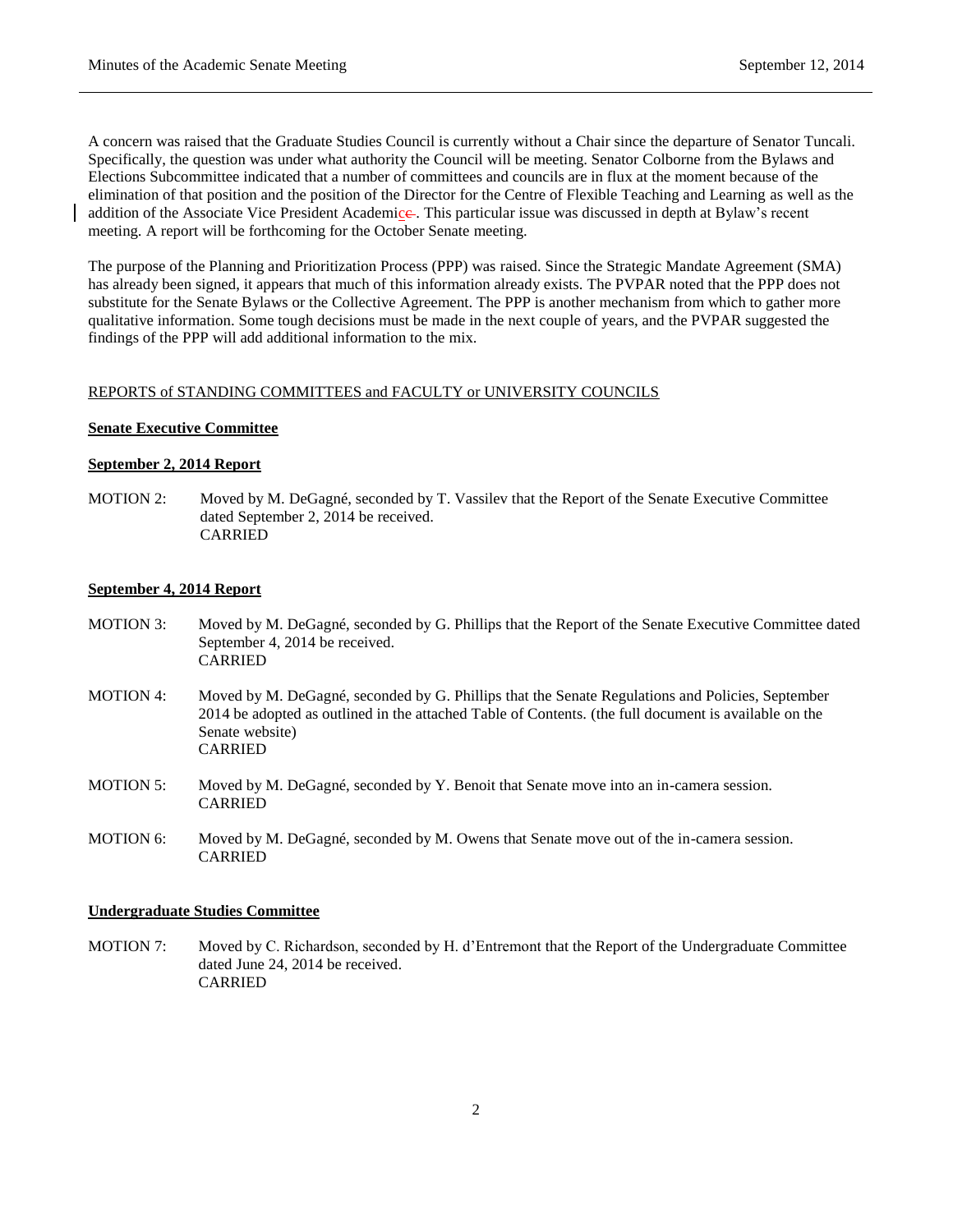#### OTHER BUSINESS

MOTION 8: Moved by R. Vanderlee, seconded by K. McCullough that for the purposes of publishing the University's Academic calendar, that Senate approve that the Undergraduate Studies Committee (USC) will not accept program changes for the current academic year after the last scheduled USC meeting in December. Any submissions to USC after that meeting date will not take effect until the following Academic Year. CARRIED

### AMENDMENT of BY-LAWS

## **Non-substantive changes to the Senate Bylaws**

 All references in the Senate Bylaws to Vice-President Academic and Research be deleted and replaced with Provost and Vice-President Academic and Research.

## **ELECTIONS**

- Elect one Senator at-large to serve on the Planning and Priorities Committee **P. Nosko - ACCLAIMED**
- Elect one SSHRC eligible faculty member to serve on the Research Council for a 2-year term ending June 30, 2016 **R. Gendron - ACCLAIMED**
- Elect one NSERC eligible faculty member to serve on the Research Council for a 2-year term ending June 30, 2016 **L. Hoehn - ACCLAIMED**
- Elect one faculty member at-large to serve on the Research Council for a 2-year term ending June 30, 2016.

**A. Armenakyan - ACCLAIMED**

#### REPORTS FROM OTHER BODIES

### Council of Ontario Universities (Academic Colleague)

Senator McCann commented on the retreat held August 27 with Academic Colleagues. She noted that since the provincial government has received a clear majority, we will be facing austerity measures for the next few years. Other items that will be discussed in the future are satellite campuses, intellectual property and freedom of academic speech.

### ANNOUNCEMENTS

The President welcomed all senators to a new academic year. He announced the resumption of the search for a Chancellor. A search consultant has been engaged to help seek out prospects.